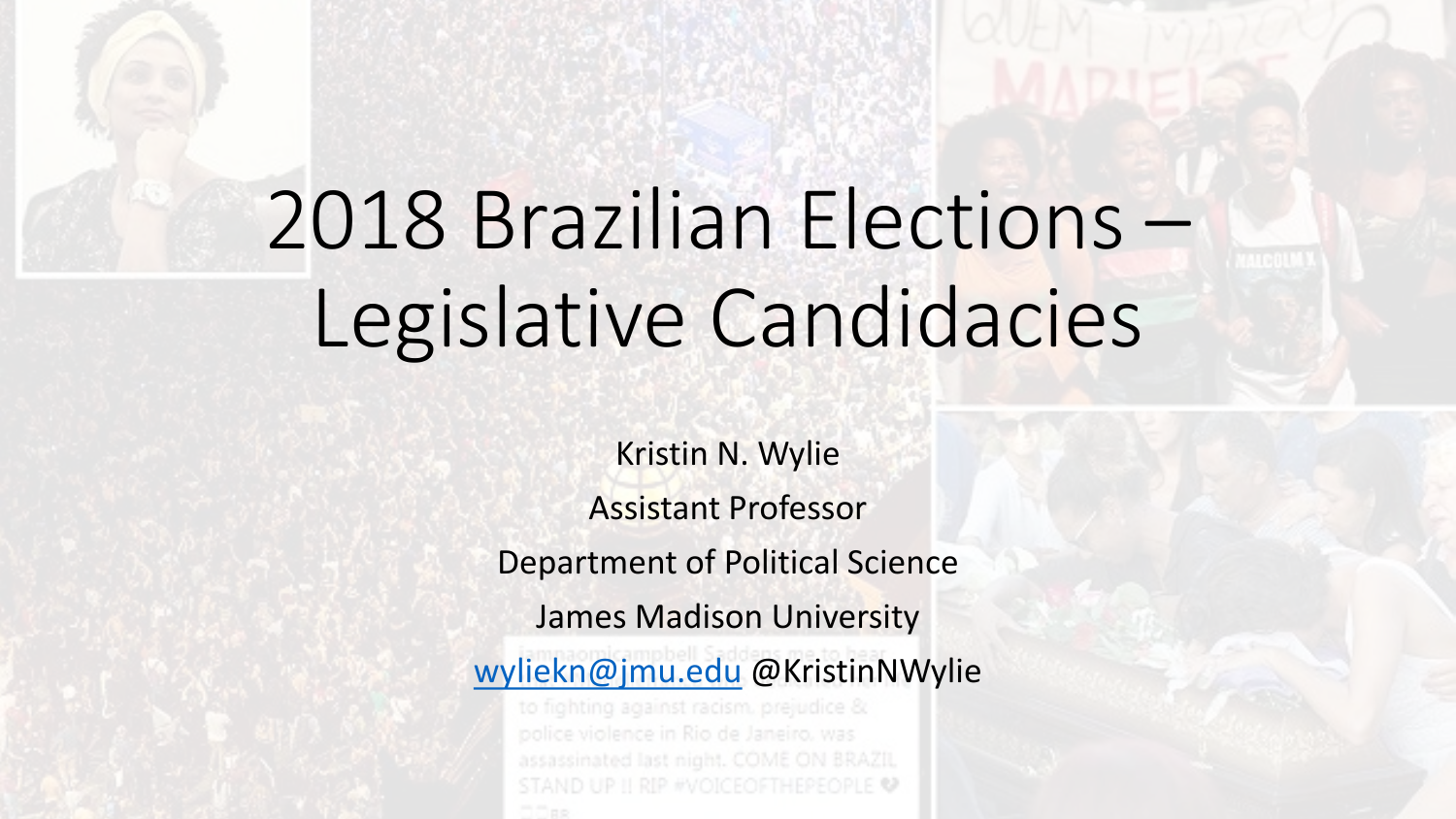### *Lei de Cotas*

1995 gender quota law requiring 30% women on lists for municipal, state, and federal deputy elections

- Reformed in 2009, first enforced in earnest in 2014
- Party resistance
	- Quota neglect 1996-2008, only 16.1% of state party lists reached 30% target
	- Formal compliance increased 2010-2016, but increased rates of *laranjas*
		- 2014 Chamber of Deputies elections: 48.6% of state party lists reached 30% target (30.7% ran 0 women), but estimates suggest nearly half of female candidates were *laranjas*
- Institutionalized parties with women in state leadership are the parties most likely to comply with the quota and to elect women legislators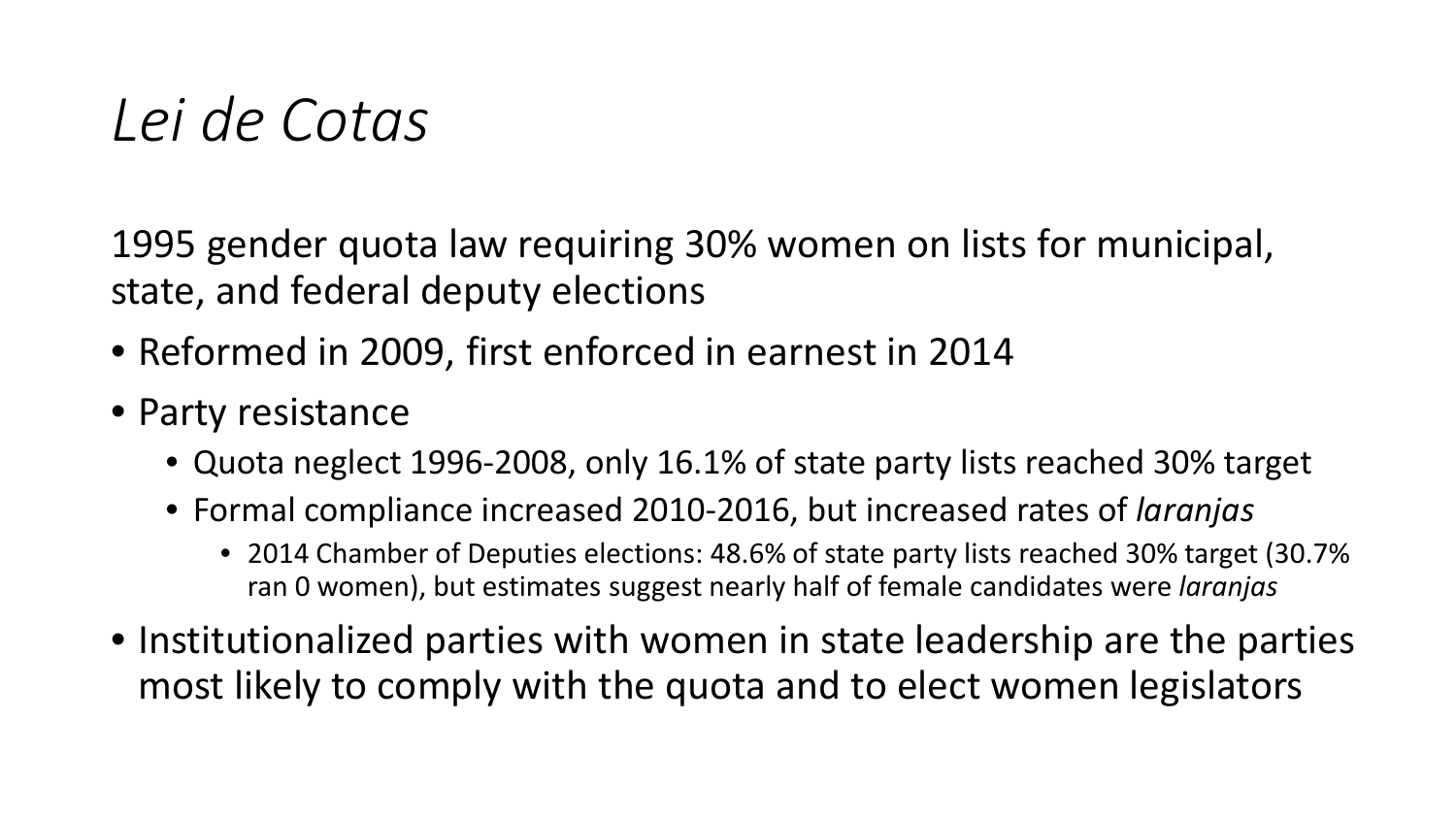## *Campaign finance*

- Raced-gendered inequities in campaign finance
- 2015 STF ruling that corporate contributions were unconstitutional
	- From 1994-2010, the average percent of campaign contributions from corporate sources was 48% for winning candidates to the Chamber of Deputies
- 2017 policy established R\$1.7 billion electoral fund (*Fundo Especial de Financiamento de Campanha*), allocated proportionally to parties
	- 2018 TSE ruling requires parties to reserve 30% for women's campaigns
	- Internal party rules guide discretionary spending of fund; parties prioritizing incumbents / *puxadoras de legenda* (critical in the open-list PR context)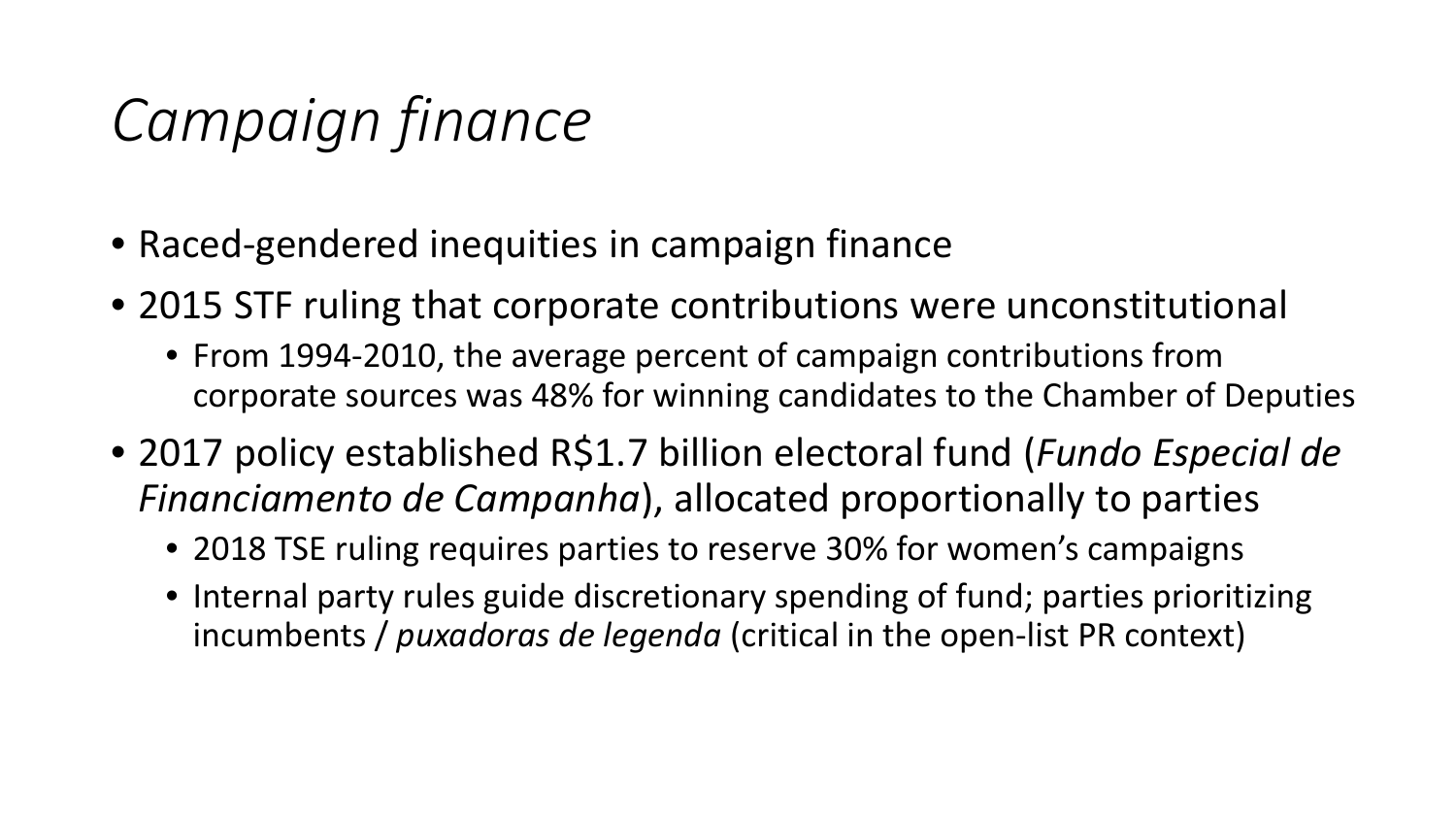### *Women's Presence in Brazilian Politics, 1994-2018*

| <b>State</b>     | Governor   |         | Senator    |         | <b>Federal Deputy</b> |         | <b>State Deputy</b> |         |
|------------------|------------|---------|------------|---------|-----------------------|---------|---------------------|---------|
| <b>Elections</b> | Candidates | Elected | Candidates | Elected | Candidates            | Elected | Candidates          | Elected |
| 1994             | 9.7        | 3.7     | 7.3        | 7.4     | 6.2                   | 6.2     | 7.2                 | 7.8     |
| 1998             | 8.1        | 3.7     | 14.0       | 7.4     | 10.4                  | 5.7     | 12.9                | 10.0    |
| 2002             | 9.9        | 7.4     | 11.9       | 14.8    | 11.4                  | 8.2     | 14.7                | 12.7    |
| 2006             | 12.7       | 11.1    | 15.9       | 14.8    | 12.7                  | 8.8     | 13.9                | 11.4    |
| 2010             | 11.0       | 7.4     | 13.3       | 14.8    | 19.1                  | 8.8     | 20.9                | 13.0    |
| 2014             | 12.1       | 3.7     | 20.4       | 18.5    | 29.3                  | 9.9     | 29.1                | 11.3    |
| 2018             | 16.7       |         | 13.6       |         | 32.2                  |         | 31.0                |         |

| Local     | Mayor      |         | <b>Municipal Councilor</b> |         |  |
|-----------|------------|---------|----------------------------|---------|--|
| Elections | Candidates | Elected | Candidates                 | Elected |  |
| 1996      | 5.3        | 5.5     | 10.9                       | 11.0    |  |
| 2000      | 7.6        | 5.7     | 19.1                       | 11.6    |  |
| 2004      | 9.5        | 7.4     | 22.1                       | 12.7    |  |
| 2008      | 11.2       | 9.1     | 21.6                       | 12.5    |  |
| 2012      | 13.4       | 11.8    | 31.9                       | 13.3    |  |
| 2016      | 13.0       | 11.7    | 32.6                       | 13.5    |  |

Note: Values reflect the percentage of women among candidates and elected.

Sources: Tribunal Eleitoral Superior; Cfemea.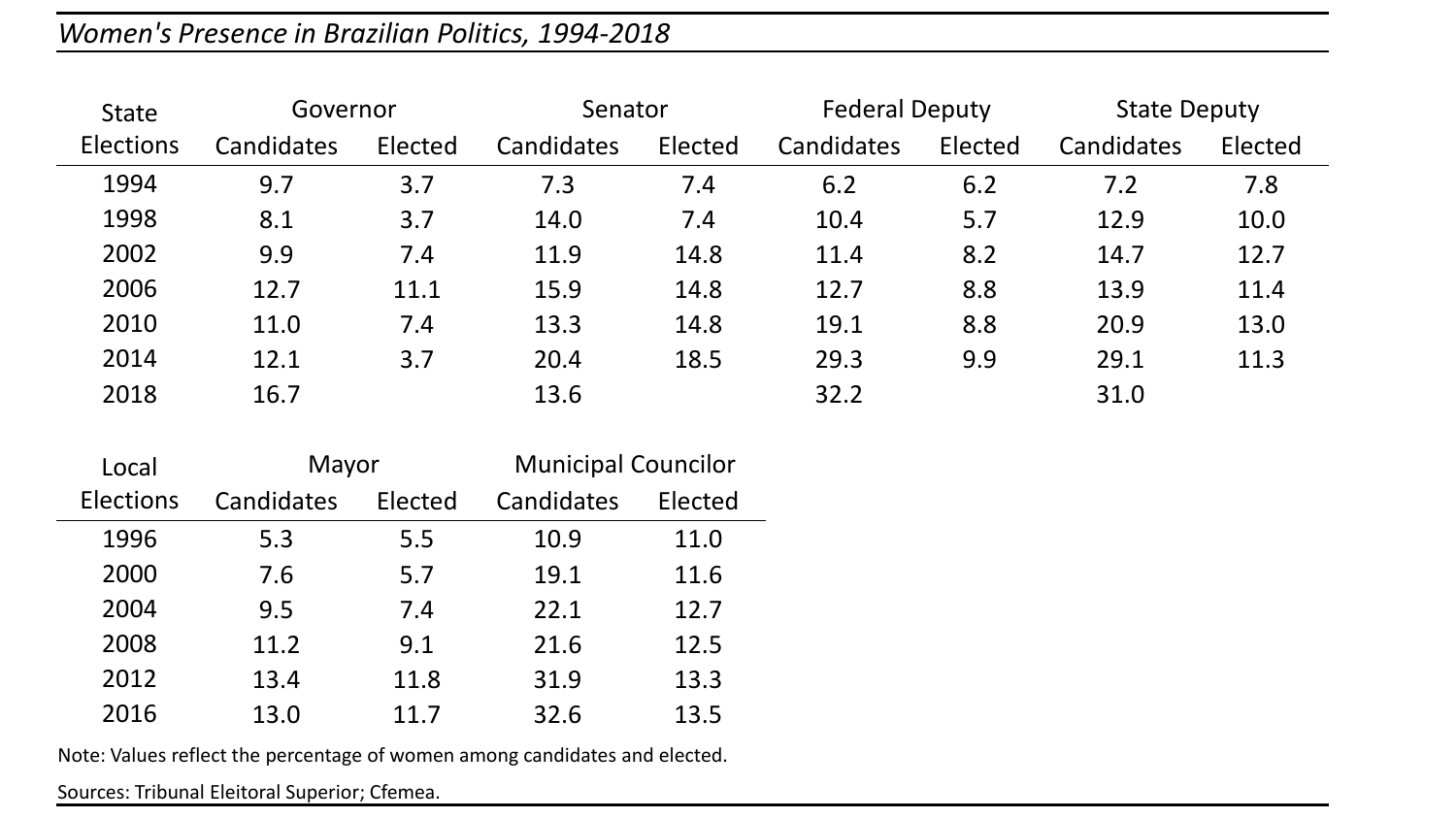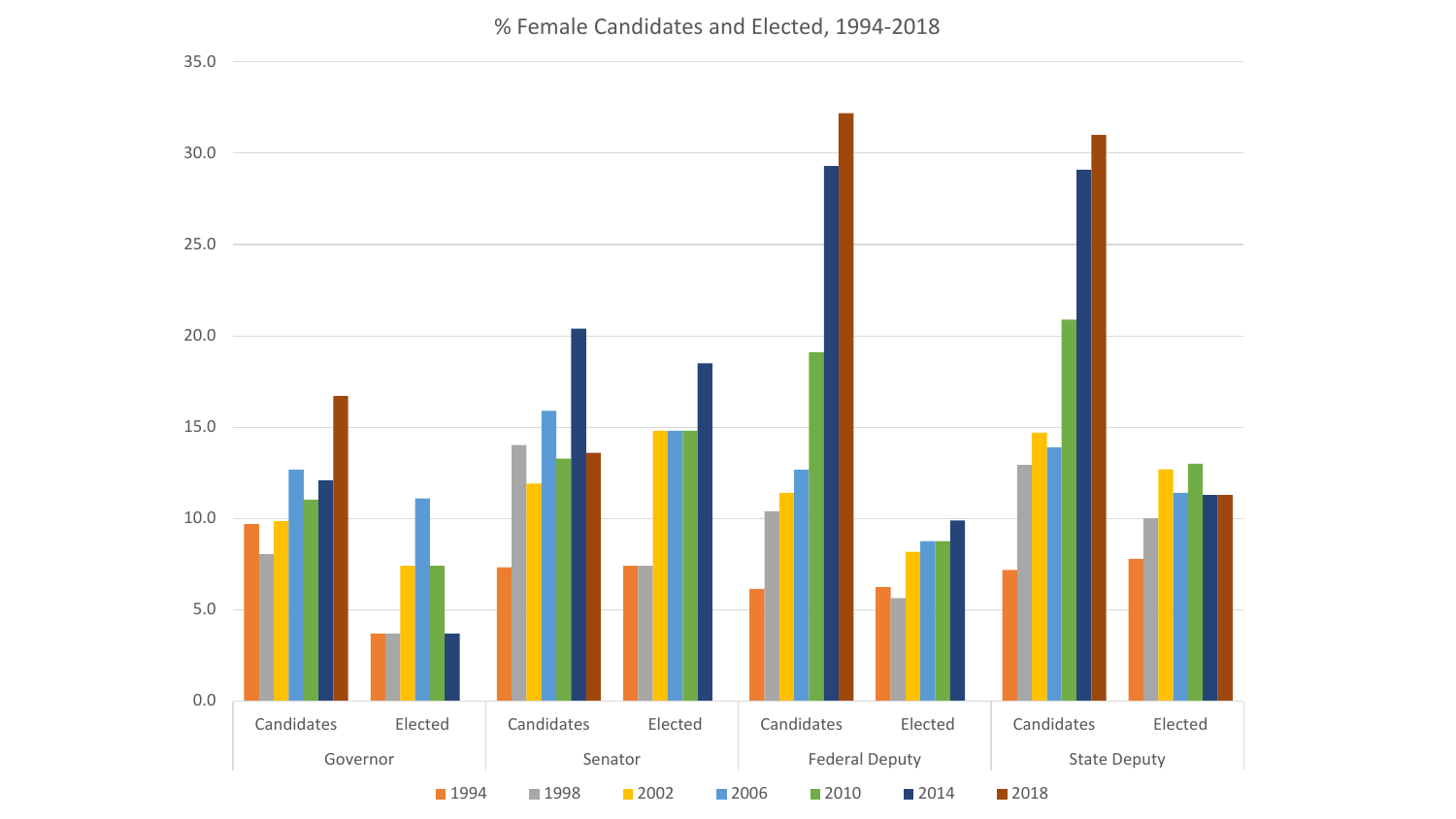## *2018 candidacies, by raça/cor; gender*

Chamber of Deputies

Legislative Assemblies

| Raça/cor              | N              | $\frac{0}{0}$ | Raça/cor                   | N    | %       |
|-----------------------|----------------|---------------|----------------------------|------|---------|
| <b>Branca</b>         | 2157           | 59.49         | <b>Branca</b>              | 4032 | 49.96   |
| Parda                 | 1063           | 29.32         | Parda                      | 3095 | 38.35   |
| Preta                 | 363            | 10.01         | Preta                      | 868  | 10.75   |
| Amarela               | 25             | 0.69          | Amarela                    | 33   | 0.41    |
| Indígena              | 18             | 0.50          | Indígena                   | 43   | 0.53    |
| <b>Office</b>         | N              | % Women       | <b>Office</b>              | N    | % Women |
| President             | $\overline{2}$ | 15.38         | Senator                    | 17   | 13.60   |
| <b>Vice-President</b> | $\overline{4}$ | 30.77         | 1 <sup>st</sup> Substitute | 22   | 18.49   |
| Governor              | 15             | 16.67         | 2 <sup>nd</sup> Substitute | 36   | 30.51   |
| Vice-Governor         | 37             | 43.02         | <b>Federal Deputy</b>      | 1169 | 32.24   |
|                       |                |               | <b>State Deputy</b>        | 2498 | 30.95   |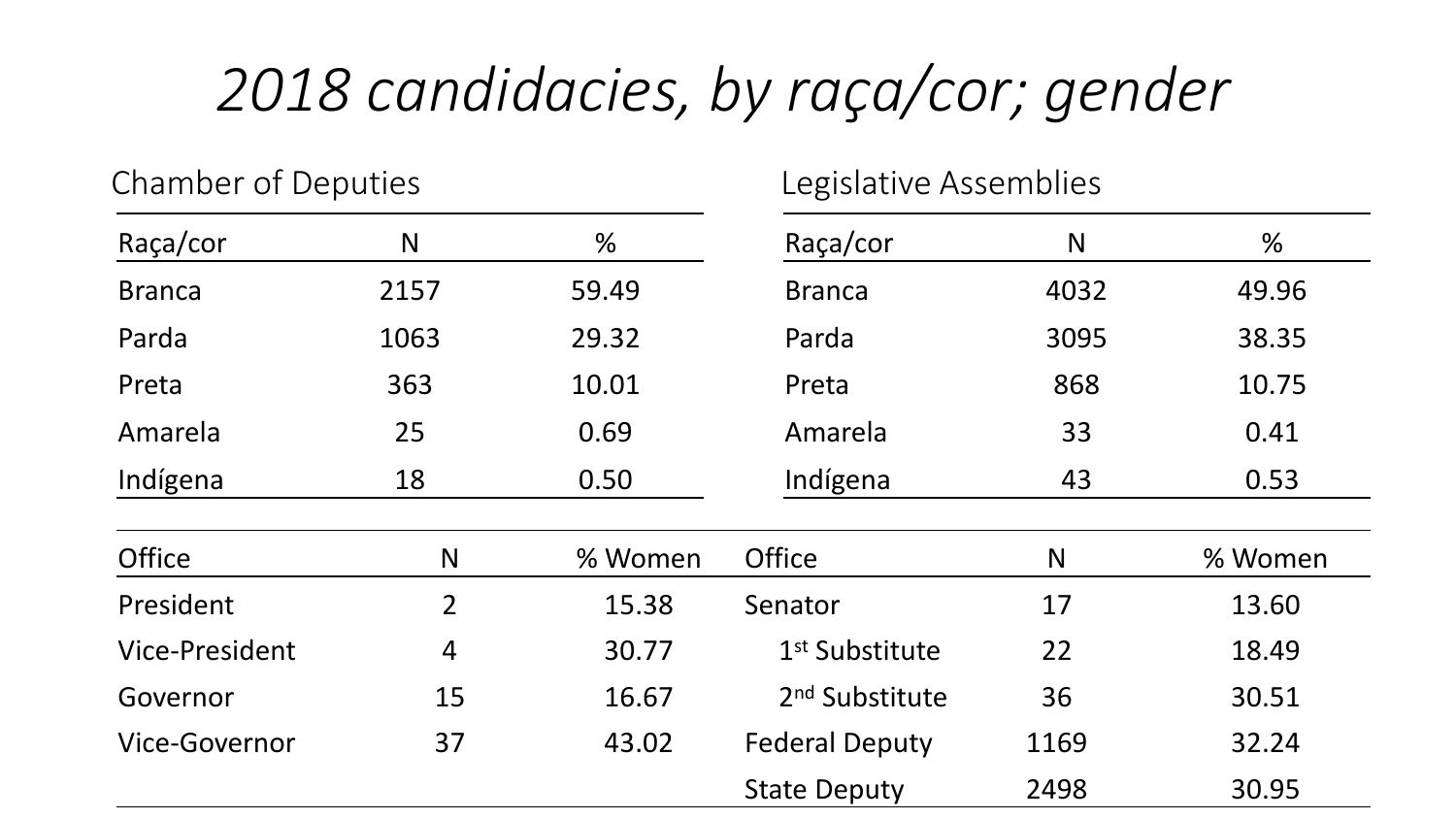## Thank you / obrigada!

### Kristin N. Wylie [wyliekn@jmu.edu](mailto:wyliekn@jmu.edu)

@KristinNWylie

#### **CAMBRIDGE**

### 20% Discount on this title

Expires 31 May 2019

### **Party Institutionalization and Women's Representation in Democratic Brazil**

#### **Kristin N. Wylie**

James Madison University, Virginia

Brazil's quality of democracy remains limited by enduring obstacles including the weakness of parties and underrepresentation of marginalized groups. Party Institutionalization and Women's Representation theorizes the connections across those problems, explaining how weakly institutionalized and male-dominant parties interact to undermine descriptive representation in Brazil. This book draws on an original multilevel database of 27,653 legislative candidacies spanning six election cycles, over 100 interviews, and field observations from throughout Brazil. Wylie demonstrates that more inclusive participation in candidate-centered elections amidst raced-gendered structural inequities relies on institutionalized parties with the capacity to support women, and the will, heralded by party leadership, to do so. The book illustrates how women leaders in Brazil's more institutionalized parties enable white and Afro-descendant female aspirants to navigate the masculinized terrain of formal politics. It enhances our understanding of how parties mediate electoral rules, as well as institutional and party change in the context of weak but robustly gendered institutions.

1. A crisis of representation: the puzzle of women's underrepresentation in Brazil; 2. Willing and able: party institutionalization, party leadership, and women's representation; 3. Brazil's quota law and the challenges of institutional change amidst weak and gendered institutions; 4. Overcoming gendered obstacles: voters, electoral rules, and parties; 5. Electoral rules, party support, and women's unexpected successes in elections to the Brazilian Senate; 6. Supermadres, Lutadoras, and technocrats; the bounded profiles of Brazil's female politicians; 7. Intersections between race and fender in Brazil's 2014 Chamber of Deputies Elections; 8. Theoretical implications and comparative perspectives.

#### **Advance Praise**

'Kristin N. Wylie's impressive, multi-method study of Brazil handily disproves commonly held theories about women's political representation. Party Institutionalization and Women's Representation in Democratic Brazil establishes once and for all that political parties - and not cultural norms, economic development or electoral rules - are primarily responsible for shaping women's candidacies and election. In arguing that weakly institutionalized parties lack the will and the capacity to incorporate, support, and promote women, this book constitutes required reading for those seeking to understand the causes and consequences of democracies in crisis." -Jennifer M. Piscopo, Occidental College

For more information, and to order, visit: www.cambridge.org/9781108429795 and enter the code WYLIE2018 at the checkout



**KRISTIN N. WYLIE** 

#### **July 2018**

228 x 152 mm c.280pp 11 b/w illus. 26 tables

| Hardback 978-1-108-42979-5 |
|----------------------------|
| <b>Discount price</b>      |
| £60.00                     |
| \$79.99                    |
|                            |

#### Advance praise:

'Party Institutionalization and Women's Representation in Democratic Brazil dismisses the conventional wisdom about women's underrepresentation in Brazil. Wylie then masterfully demonstrates that the combination of candidate-centric elections with weakly institutionalized political parties keep women out of elected office. Her mixedmethods approach uses an impressive longitudinal dataset of nearly 28,000 legislative candidacies as well as over 100 interviews with politicians, activists, and experts. This book is striking for both its theoretical and methodological rigor, and will stand as a landmark work in the study of women's political representation. Magda Hinojosa, Arizona State University

www.cambridge.org/alerts For the latest in your field

**CAMBRIDGE UNIVERSITY PRESS**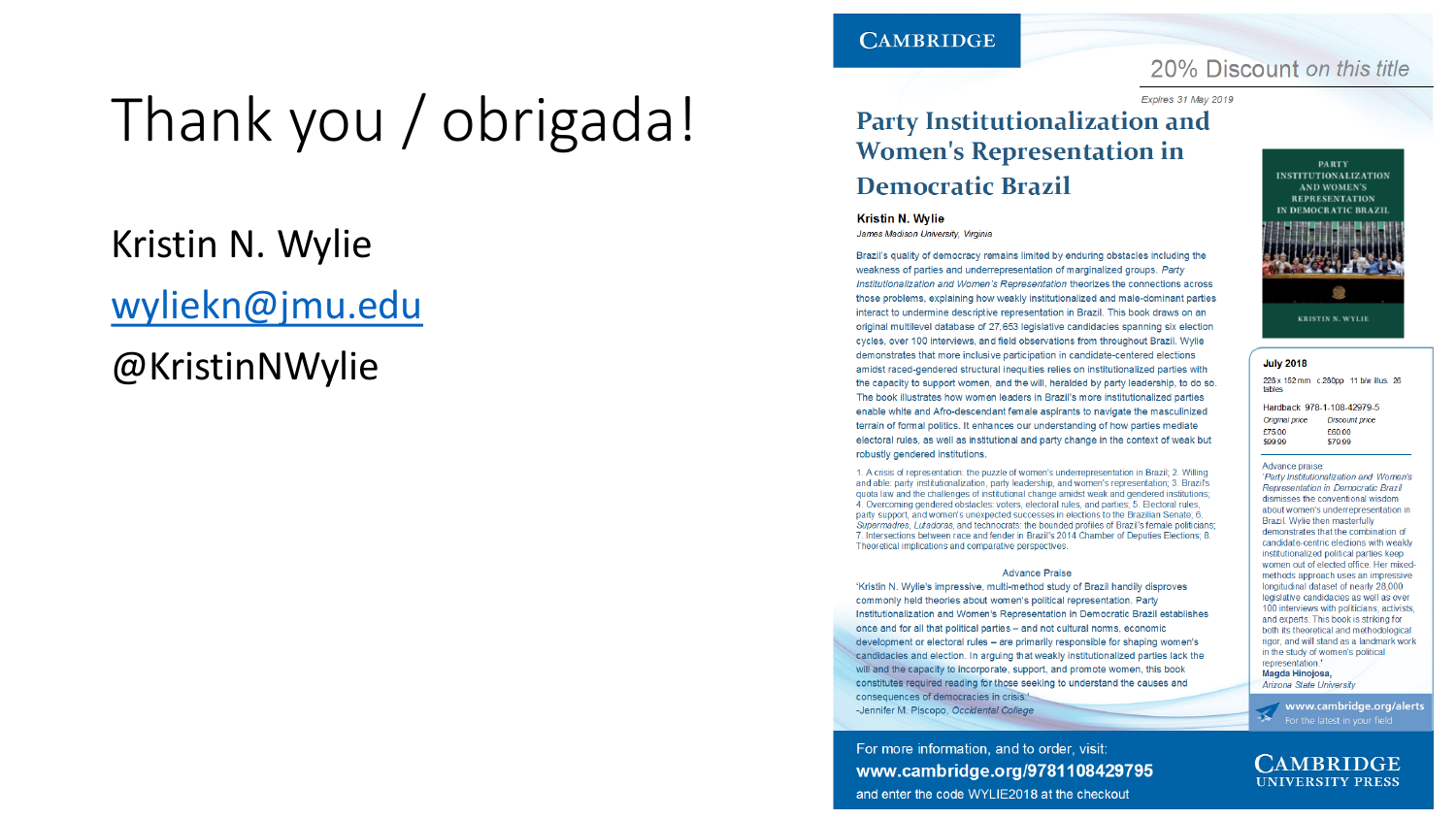## The entrepreneurial route

- Self-promoting
- Political ambition
- Independent political capital
- Judge Denise Frossard

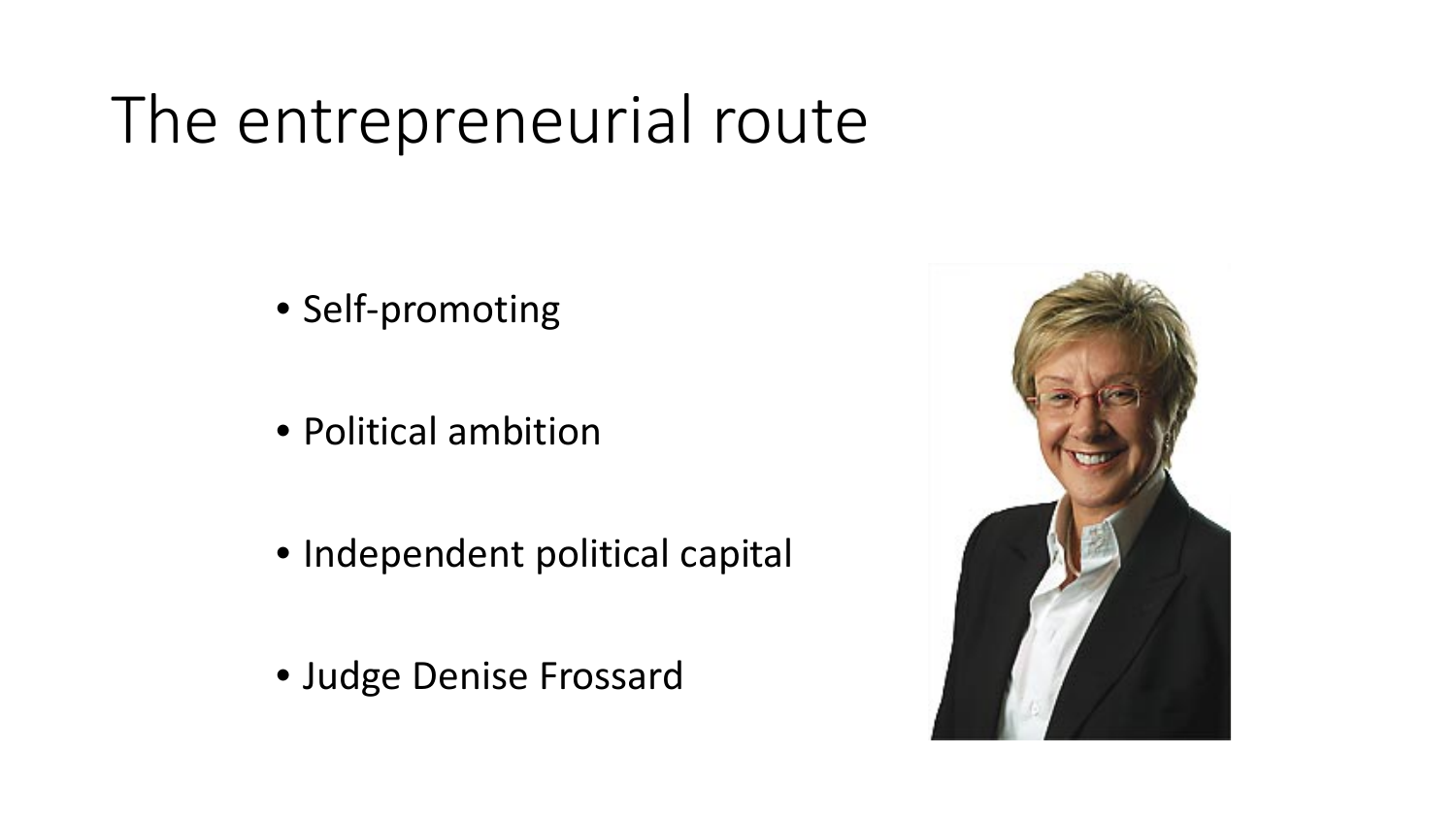### *Supermadres*

- Less developed states, lacking party support
- Conform to traditional gender norms
- Derive political capital from family, church
- Party switching
- Justify presence by "feminine perspective"
- Prefeita Jusmari Oliveira, BA-PFL/PR, Deputy Bel Mesquita, PA-PTB/PMDB



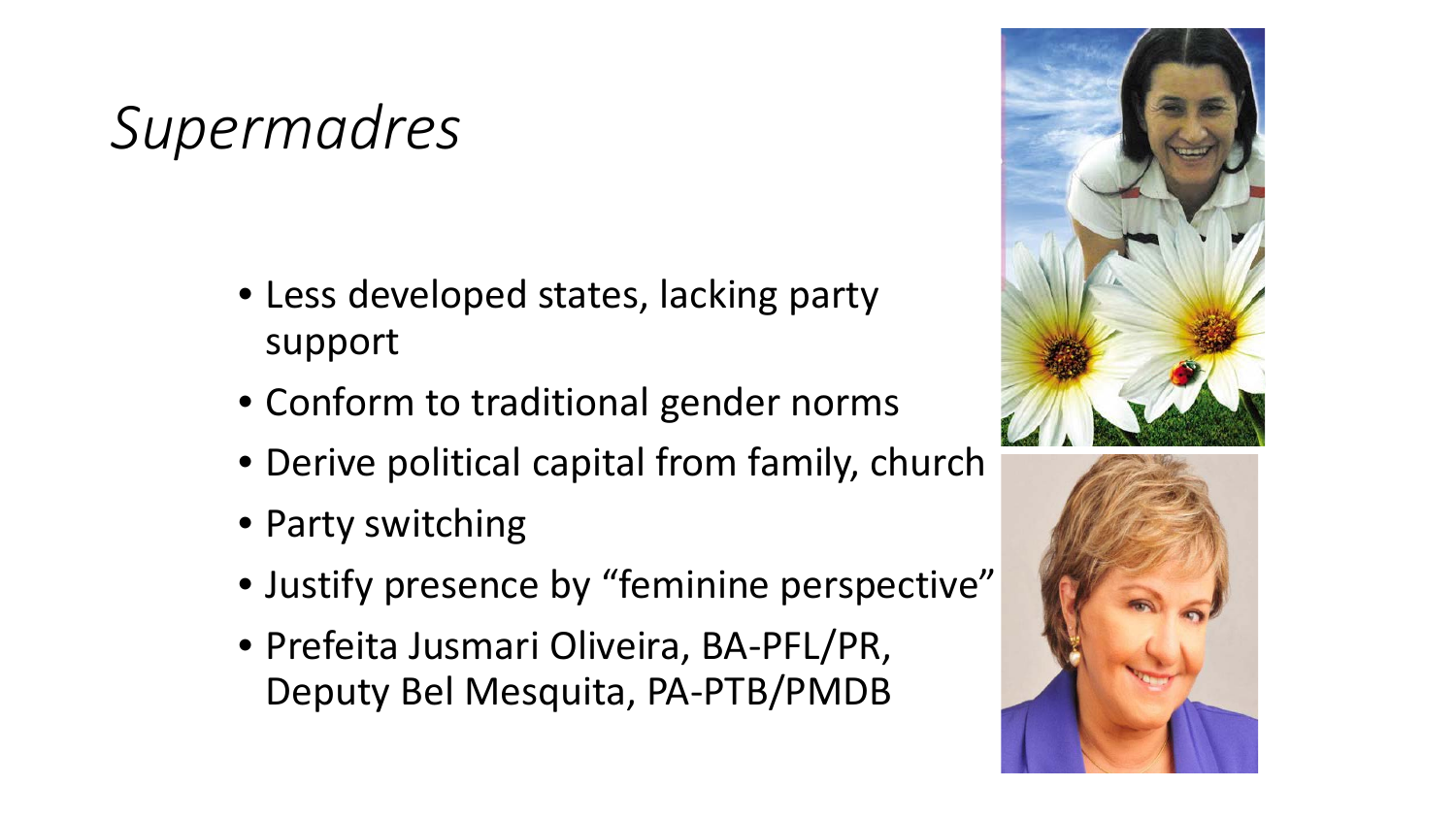### *Lutadoras*

- Less developed states, supportive party
- Free to deviate from traditional gender norms
- Derives political capital from social activism
- Ideologically coherent policy platforms
- Justify presence by principle of equality
- "Corpo a corpo" campaigns
- Labor unions vs. popular social movements
- Deputada Fátima Bezerra (RN-PT), Vereadora Olívia Santana (BA-PC do B)
- Most successful profile

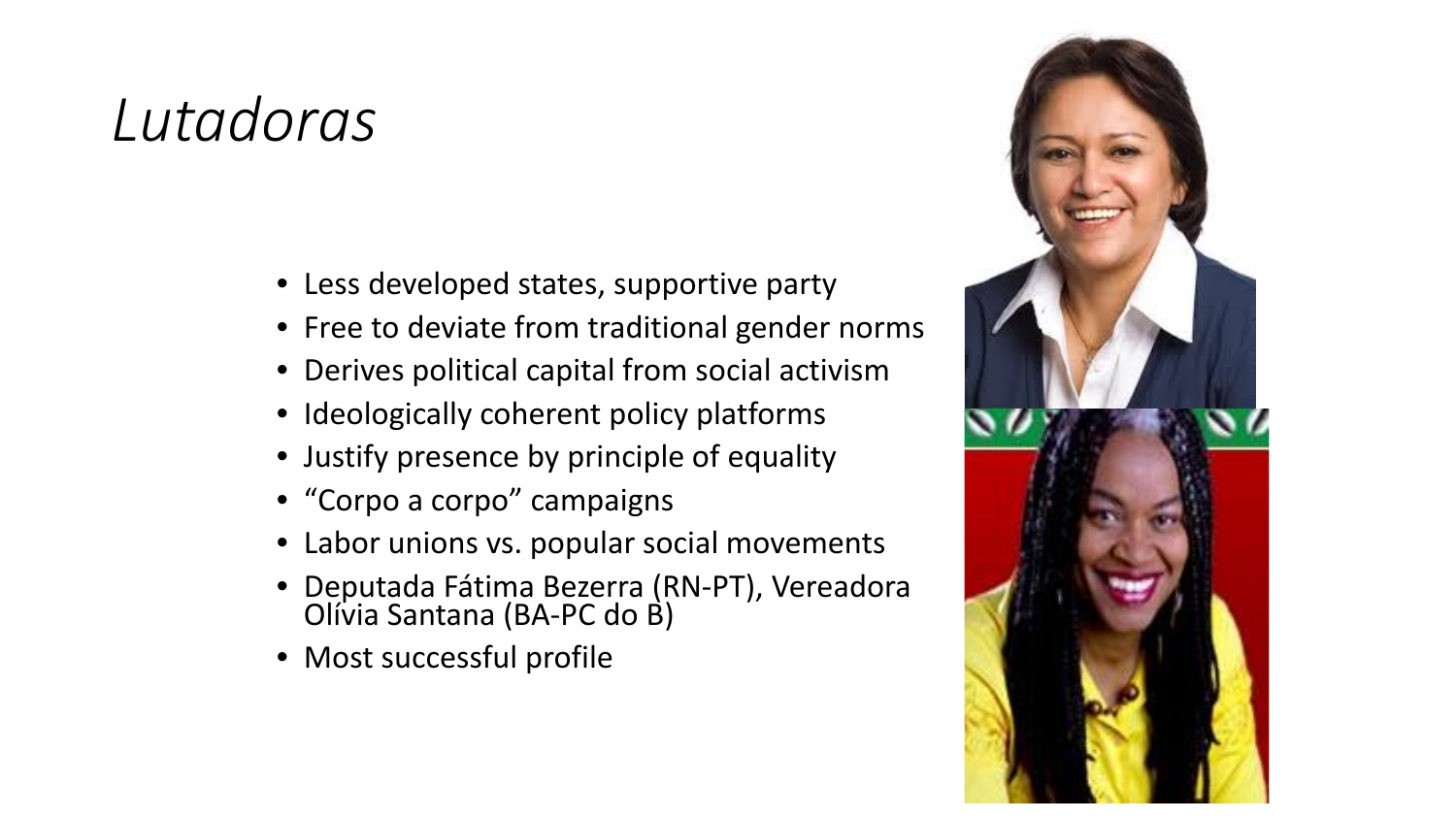### **Technocrats**

- More developed state, lacking party support
- High educational status
- Derive political capital from area-specific expertise
- Justify presence by woman's style
- (Initially) non-partisan, recruited by male party elites
- Deputada Professora Raquel Teixeira (GO), Governadora Yeda Crusius (RS)